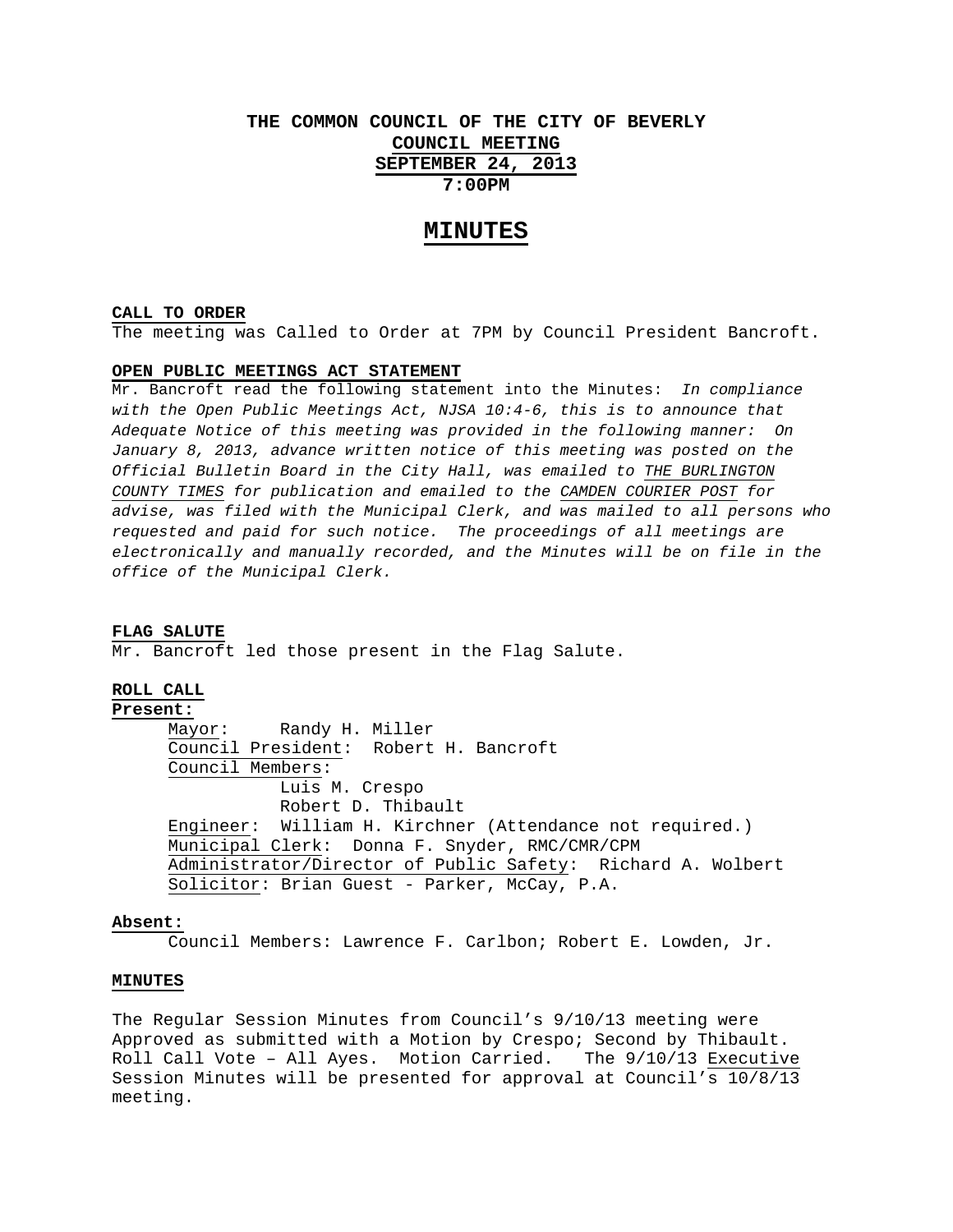### **RESOLUTIONS**

Motion by Mr. Crespo for Consent Agenda for Resolutions 2013-155 through and including Resolution 2013-160:

### **RESOLUTION 2013-155-C - CONSENT AGENDA**

*For approval of Resolutions 2013-155 through and including 2013- 160 by "Consent Agenda". Consent Agenda items are not individually discussed. A Resolution approving the "Consent Agenda" (which may or may not include the reading of the list of items appearing on the Consent Agenda) is Moved, Seconded, and Voted upon as one item by the Governing Body. If any discussion is requested on same, it is removed from the "Consent Agenda" to the Regular Agenda.* 

Second by Thibault. All in Favor. Motion Carried.

### **RESOLUTION 2013-155**

A Resolution cancelling taxes due Veteran's Status on Block 623.01/ Lot 9.

### **RESOLUTION 2013-156**

A Resolution cancelling taxes due City purchase of property known as Block 947/Lot 1 and Block 948/Lot 1 (former NJ American Water Company property).

#### **RESOLUTION 2013-157**

A Resolution cancelling taxes due Veteran's Status on Block 417/Lot 8.

#### **RESOLUTION 2013-158**

A Resolution refunding overpaid taxes on Block 1382/Lot 9.

### **RESOLUTION 2013-159**

A Resolution authorizing payout to Curb-Con, Inc. in the amount of \$101,114.05 at this time, meeting Pay Estimate Number 1/Change Order Number 1.

### **RESOLUTION 2013-160**

A Resolution approving Mercantile License Renewal for the 2013-14 licensing year to Lakshmi Anna Inc., T/A "Chex Cashing Services", 307 Warren Street, Beverly, NJ 08010, all fees being paid and conditioned upon required prior approvals.

Motion to Approve Resolutions 2013-155 through and including 2013-160 by Thibault; Second by Crespo. Roll Call Vote – All Ayes. Motion Carried.

**OLD BUSINESS** – None at this time.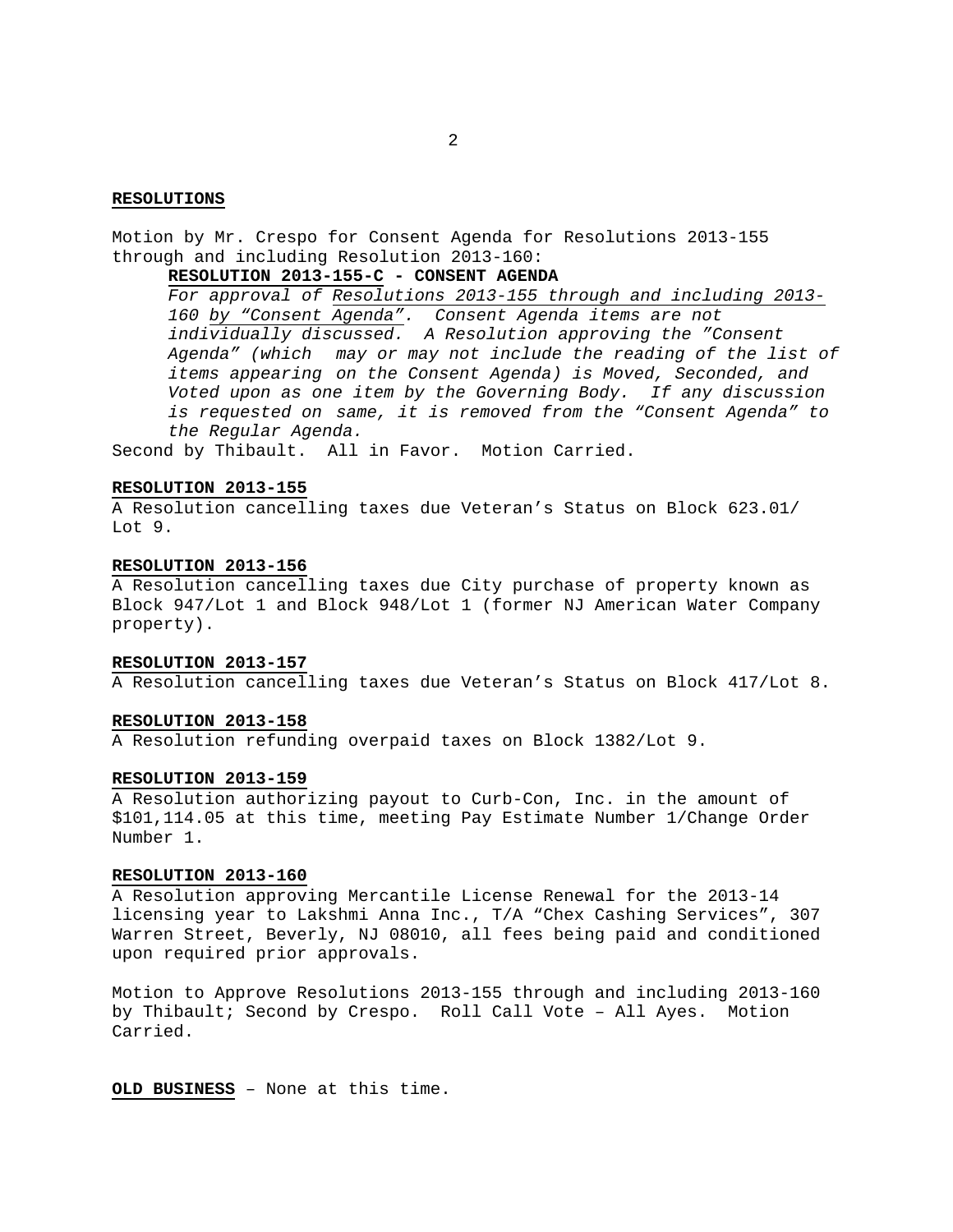#### **NEW BUSINESS**

Change for Council's November meeting dates due League of Municipalities. Council agreed to change the November Council meeting dates back to the regular dates of Tuesday, November 12 and 26, same time and place. Ms. Snyder will advertise this change and post same.

Administrator Wolbert gave an update on the "Best Practices" Inventory currently in the completion stage. Council will receive a copy of the completed inventory at their October 8, 2013 meeting, prior to State submission.

#### **BILL LISTS**

The September 23, 2013 Bills List was reviewed with a Motion to Approve as Submitted by Thibault; Second by Crespo. Roll Call Vote – All Ayes. Motion Carried.

## **CORRESPONDENCE** – None at this time.

*(Note that all Correspondence will be handled/filed by and in the Office of the Municipal Clerk.)* 

#### **COMMENTS/REPORTS**

Mayor – Nothing at this time.

#### Council

Mr. Thibault advised that good weather is predicted for Community Day this Saturday, and that there will be very good Vendor participation.

#### Administrator/Public Safety Director

Mr. Wolbert reviewed his 9/24/13 informational correspondence to Council regarding Municipal Surplus and Surplus Policy (see attached) relative to the requirements for attaining and then maintaining the City's future financial solvency.

As Public Safety Director, Mr. Wolbert advised that he has been meeting with Delanco and the City Engineer regarding the Dietz & Watson issue. The most aggressive clean-up is being done on the weekend. Major odor control is now in progress.

Professionals – Nothing at this time.

### Clerk

Ms. Snyder advised of the availability of Risk Management materials: "Management of Special Events" and "Community Safety Leadership" for Council Members and Committee Members to assist with insight for future City events. Copies will be available in the Clerk's Office.